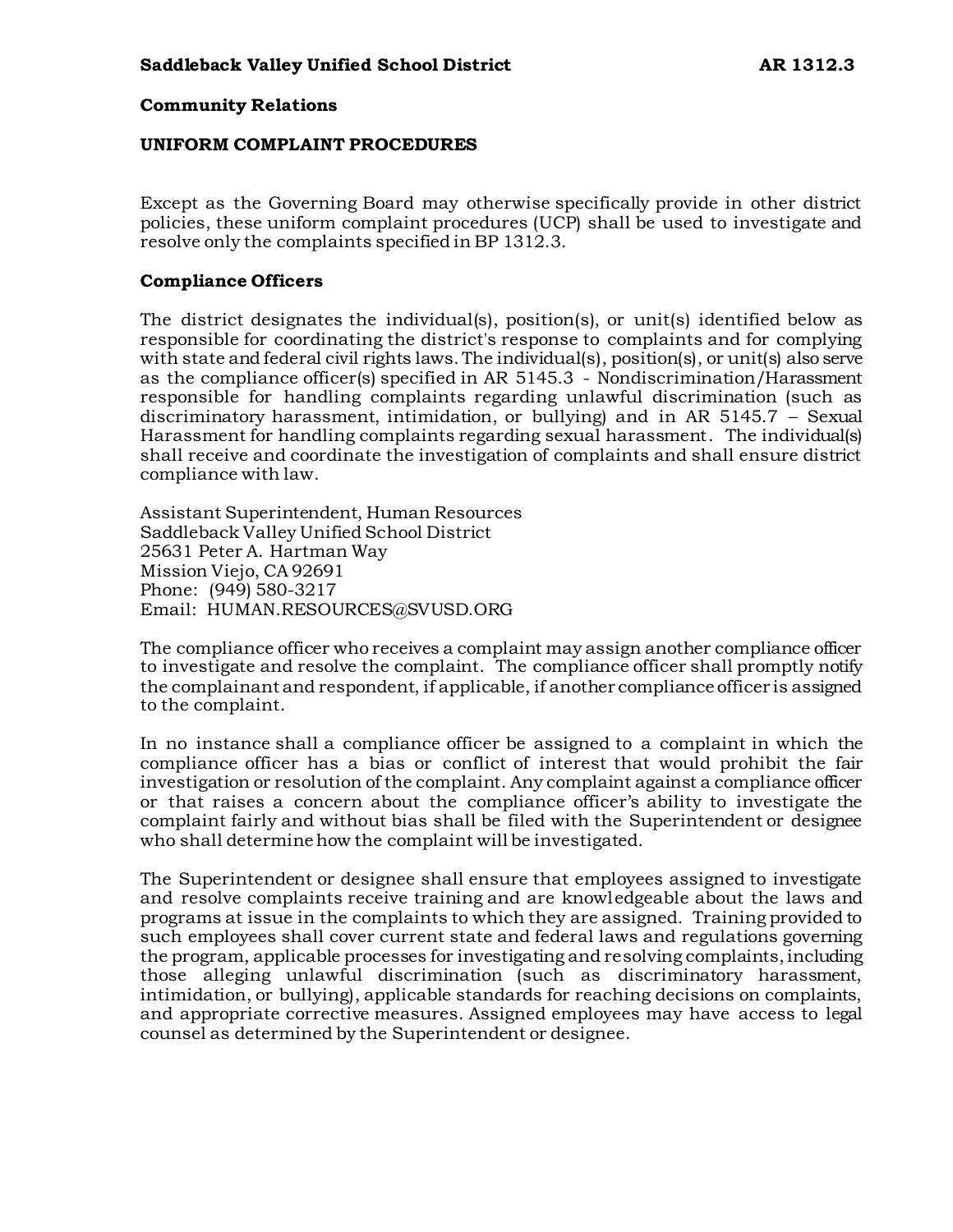# **Saddleback Valley Unified School District AR 1312.3**

The compliance officer or, if necessary, any appropriate administrator shall determine whether interim measures are necessary during and pending the results of an investigation. If interim measures are determined to be necessary, the compliance officer or the administrator shall consult with the Superintendent, the Superintendent's designee, or, if appropriate, the site principal to implement one or more interim measures. The interim measures shall remain in place until the compliance officer determines that they are no longer necessary or until the district issues its final written decision, whichever occurs first.

#### **Notifications**

The district's UCP policy and administrative regulation shall be posted in all district schools and offices, including staff lounges and student government meeting rooms. (Education Code 234.1)

In addition, the Superintendent or designee shall annually provide written notification of the district's UCP, to students, employees, parents/guardians of district students, district advisory committee members, school advisory committee members, appropriate private school officials or representatives, and other interested parties. (5 CCR 4622)

The notice shall include:

- 1. A statement that the district is primarily responsible for compliance with federal and state laws and regulations, including those related to prohibition of unlawful discrimination, harassment, intimidation, or bullying against any protected group and all programs and activities that are subject to UCP as identified in the section "Complaints Subject to UCP" in the accompanying Board policy
- 2. The title of the position responsible for processing complaints, the identity of the person(s) currently occupying that position if known, and a statement that such persons will be knowledgeable about the laws and programs that they are assigned to investigate
- 3. A statement that a UCP complaint must be filed no later than one year from the date the alleged violation occurred
- 4. A statement that, in the case of a complaint alleging unlawful discrimination, harassment, intimidation, or bullying, a UCP complaint must be filed no later than six months from the date of the alleged conduct or the date the complainant first obtained knowledge of the facts of the alleged conduct
- 5. A statement that a student enrolled in a public school shall not be required to pay a fee for participation in an educational activity that constitutes an integral fundamental part of the district's educational program, including curricular and extracurricular activities
- 6. A statement that a complaint regarding student fees or the local control and accountability plan (LCAP) may be filed anonymously if the complainant provides evidence or information leading to evidence to support the complaint
- Page **2** of **10** 7. A statement that the district will post a standardized notice of the educational rights of foster youth, homeless students, former juvenile court school students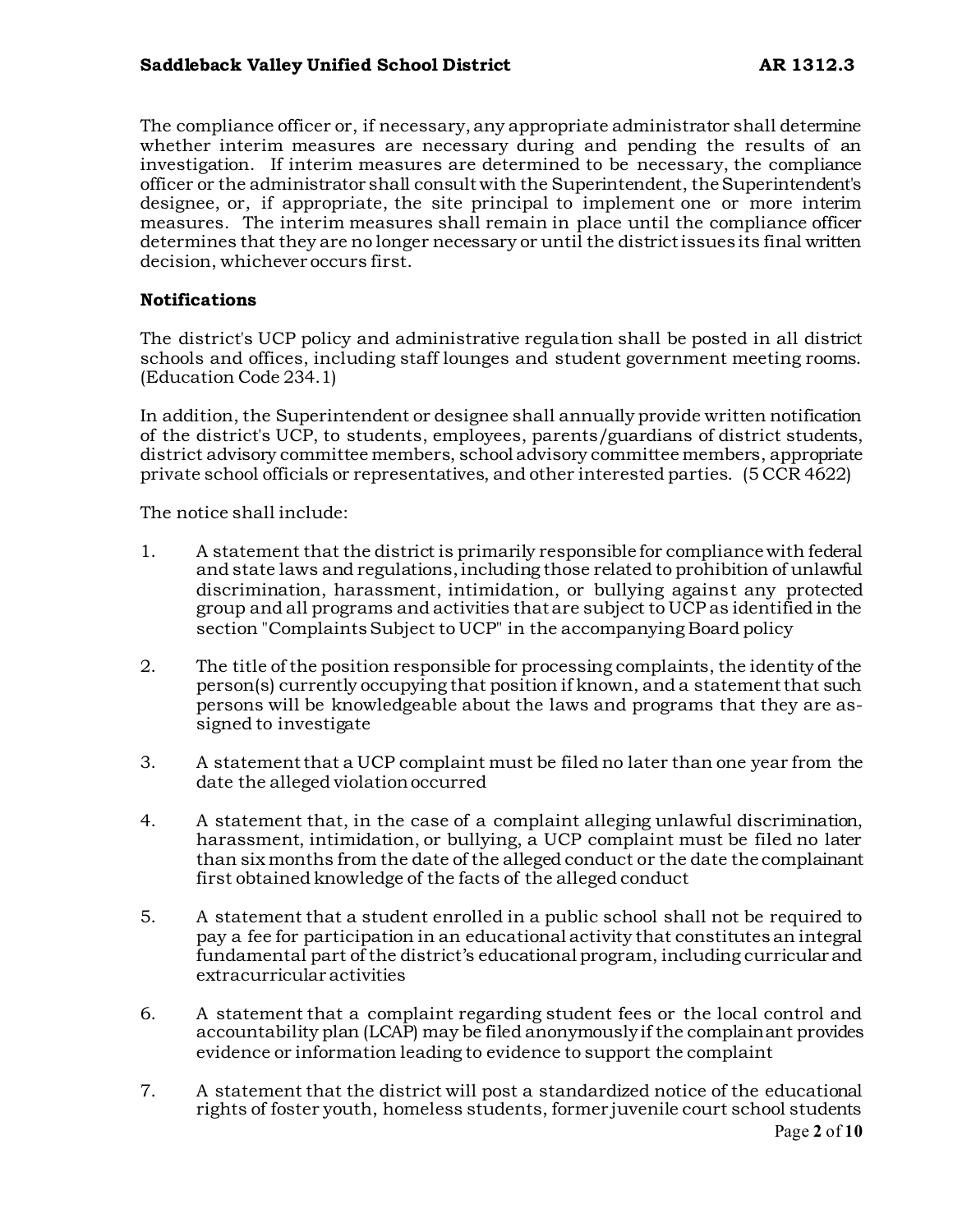now enrolled in the district, children of military families, migrant students, and immigrant students enrolled in a newcomer program, as specified in Education Code 48853, 48853.5, 49069.5, 51225.1, and 51225.2, and the complaint process

- 8. A statement that complaints will be investigated in accordance with the district's UCP and a written decision will be sent to the complainant within 60 days from the receipt of the complaint, unless this time period is extended by written agreement of the complainant
- 9. A statement that the complainant has a right to appeal the district's investigation report to the California Department of Education (CDE) for programs within the scope of the UCP by filing a written appeal, including a copy of the original complaint and the district's decision, within 15 days of receiving the district's decision
- 10. A statement advising the complainant of any civil law remedies, including, but not limited to, injunctions, restraining orders, or other remedies or orders that may be available under state or federal antidiscrimination laws, if applicable
- 11. A statement that copies of the district's UCP are available free of charge

The annual notification, complete contact information of the compliance officer(s), and information related to Title IX as required pursuant to Education Code 221.61 shall be posted on the district web site and may be provided through district-supported social media, if available.

The Superintendent or designee shall ensure that all students and parents/guardians, including students and parents/guardians with limited English proficiency, have access to the relevant information provided in the district's policy, regulation, forms, and notices concerning the UCP.

If 15 percent or more of students enrolled in a particular district school speak a single primary language other than English, the district's policy, regulation, forms, and notices concerning the UCP shall be translated into that language, in accordance with Education Code 234.1 and 48985. In all other instances, the district shall ensure meaningful access to all relevant UCP information for parents/guardians with limited English proficiency.

# **Filing of Complaints**

The complaint shall be presented to the compliance officer who shall maintain a log of complaints received, providing each with a code number and a date stamp.

All complaints shall be filed in writing and signed by the complainant. If a complainant is unable to put a complaint in writing due to conditions such as a disability or illiteracy, district staff shall assist in the filing of the complaint. (5 CCR 4600)

Complaints shall also be filed in accordance with the following rules, as applicable:

Page **3** of **10** 1. A complaint alleging district violation of applicable state or federal law or regulations governing the programs specified in the accompanying Board policy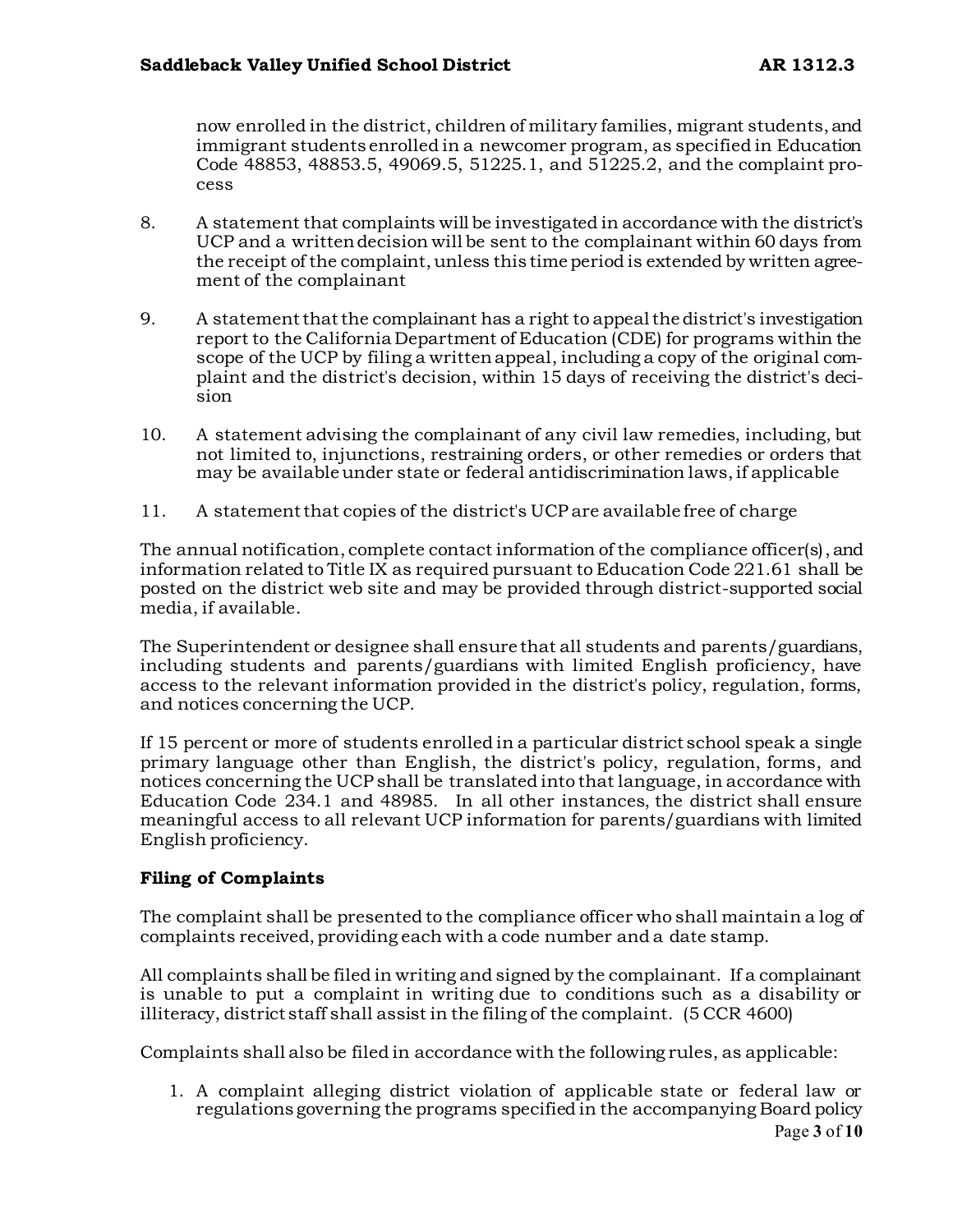(item #1 of the section "Complaints Subject to UCP") may be filed by any individual, public agency, or organization. (5 CCR 4630)

- 2. Any complaint alleging noncompliance with law regarding the prohibition against student fees, deposits, and charges or any requirement related to the LCAP may be filed anonymously if the complaint provides evidence, or information leading to evidence, to support an allegation of noncompliance. A complaint about a violation of the prohibition against the charging of unlawful student fees may be filed with the principal of the school or with the Superintendent or designee.
- 3. A UCP complaint shall be filed no later than one year from the date the alleged violation occurred. For complaints related to LCAP, the date of the alleged violation is the date when the County Superintendent of Schools approves the LCAP that was adopted by the Board. (5 CCR 4630)
- 4. A complaint alleging unlawful discrimination (such as discriminatory harassment, intimidation, or bullying) may be filed only by a person who alleges having personally suffered unlawful discrimination, who believes that any specific class of individuals has been subjected to unlawful discrimination, or a duly authorized representative who alleges that an individual student has been subjected to discrimination, harassment, intimidation, or bullying.. The complaint shall be initiated no later than six months from the date that the alleged unlawful discrimination occurred, or six months from the date that the complainant first obtained knowledge of the facts of the alleged unlawful discrimination. The time for filing may be extended for up to 90 days by the Superintendent or designee for good cause upon written request by the complainant setting forth the reasons for the extension. (5 CCR 4630)
- 5. When a complaint alleging unlawful discrimination (such as discriminatory harassment, intimidation, or bullying) is filed anonymously, the compliance officer shall pursue an investigation or other response as appropriate, depending on the specificity and reliability of the information provided and the seriousness of the allegation.
- 6. When the complainant of unlawful discrimination (such as discriminatory harassment, intimidation, or bullying) or the alleged victim, when not the complainant, requests confidentiality, the compliance officer shall inform the complainant or victim that the request may limit the district's ability to investigate the conduct or take other necessary action. When honoring a request for confidentiality, the district shall nevertheless take all reasonable steps to investigate and resolve/respond to the complaint consistent with the request.

# **Mediation**

Within three business days after receiving the complaint, the compliance officer may informally discuss with all the parties the possibility of using mediation. Mediation shall be offered to resolve complaints that involve more than one student and no adult. However, mediation shall not be offered or used to resolve any complaint involving an allegation of sexual assault or where there is a reasonable risk that a party to the mediation would feel compelled to participate. If the parties agree to mediation, the compliance officer shall make all arrangements for this process.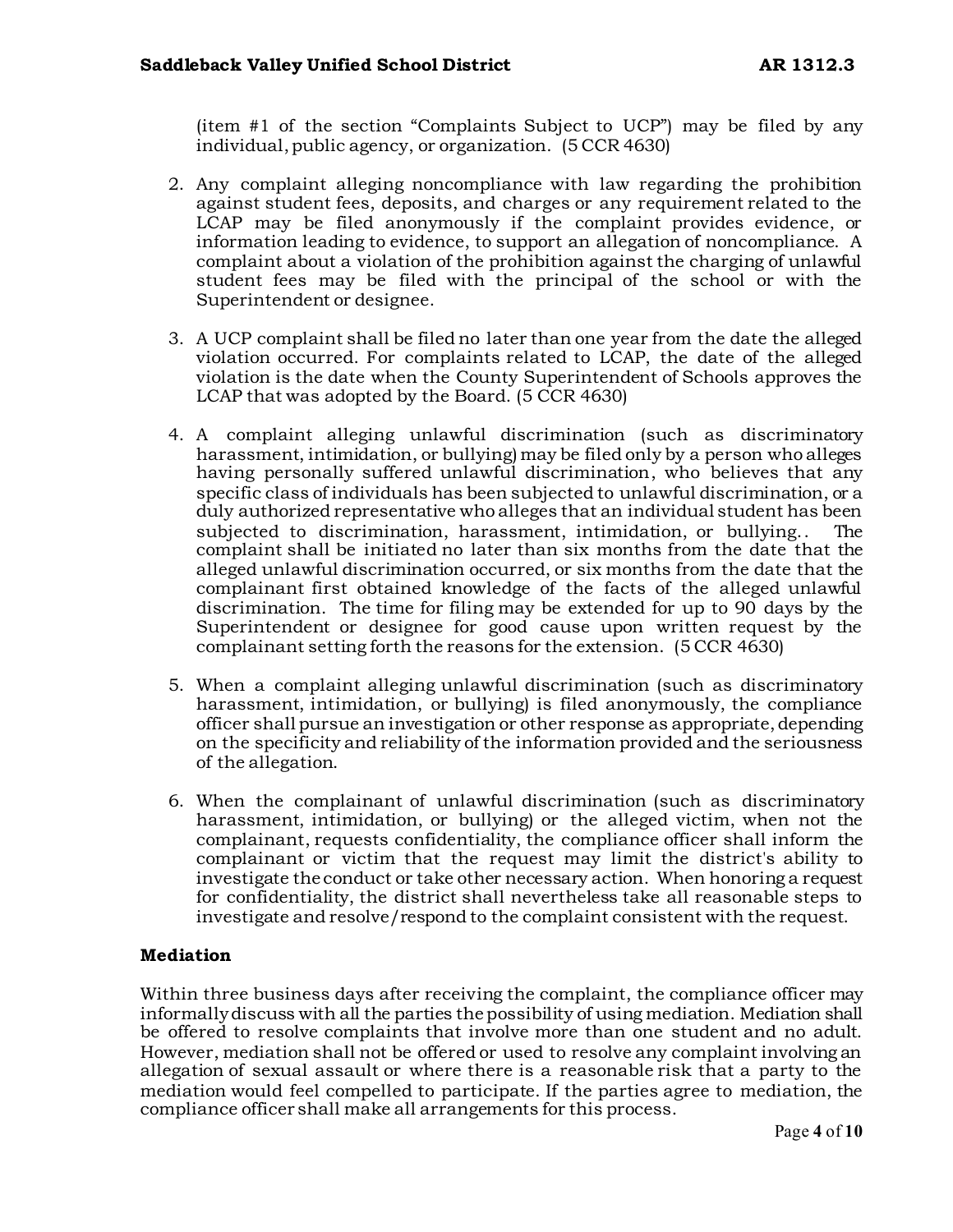Before initiating the mediation of a complaint alleging retaliation or unlawful discrimination (such as discriminatory harassment, intimidation, or bullying), the compliance officer shall ensure that all parties agree to make the mediator a party to relevant confidential information. The compliance officer shall also notify all parties of the right to end the informal process at any time.

If the mediation process does not resolve the problem within the parameters of law, the compliance officer shall proceed with an investigation of the complaint.

The use of mediation shall not extend the district's timelines for investigating and resolving the complaint unless the complainant agrees in writing to such an extension of time. If mediation is successful and the complaint is withdrawn, then the district shall take only the actions agreed to through the mediation. If mediation is unsuccessful, the district shall then continue with subsequent steps specified in this administrative regulation.

# **Investigation of Complaint**

Within 10 business days after the compliance officer receives the complaint, the compliance officer shall begin an investigation into the complaint.

Within one business day of initiating the investigation, the compliance officer shall provide the complainant and/or the complaintant's representative with the opportunity to present the information contained in the complaint to the compliance officer and shall notify the complainant and/or representative of the opportunity to present the compliance officer with any evidence, or information leading to evidence, to support the allegations in the complaint. Such evidence or information may be presented at any time during the investigation.

In conducting the investigation, the compliance officer shall collect all available documents and review all available records, notes, or statements related to the complaint, including any additional evidence or information received from the parties during the course of the investigation. The compliance officer shall individually interview all available witnesses with information pertinent to the complaint, and may visit any reasonably accessible location where the relevant actions are alleged to have taken place. At appropriate intervals, the compliance officer shall inform both parties of the status of the investigation.

To investigate a complaint alleging retaliation or unlawful discrimination (such as discriminatory harassment, intimidation, or bullying), the compliance officer shall interview the alleged victim(s), any alleged offenders, and other relevant witnesses privately, separately, and in a confidential manner. As necessary, additional staff or legal counsel may conduct or support the investigation.

A complainant's refusal to provide the district's investigator with documents or other evidence related to the allegations in the complaint, failure or refusal to cooperate in the investigation, or engagement in any other obstruction of the investigation may result in the dismissal of the complaint because of a lack of evidence to support the allegation. Similarly, a respondent's refusal to provide the district's investigator with documents or other evidence related to the allegations in the complaint, failure or refusal to cooperate in the investigation, or engagement in any other obstruction of the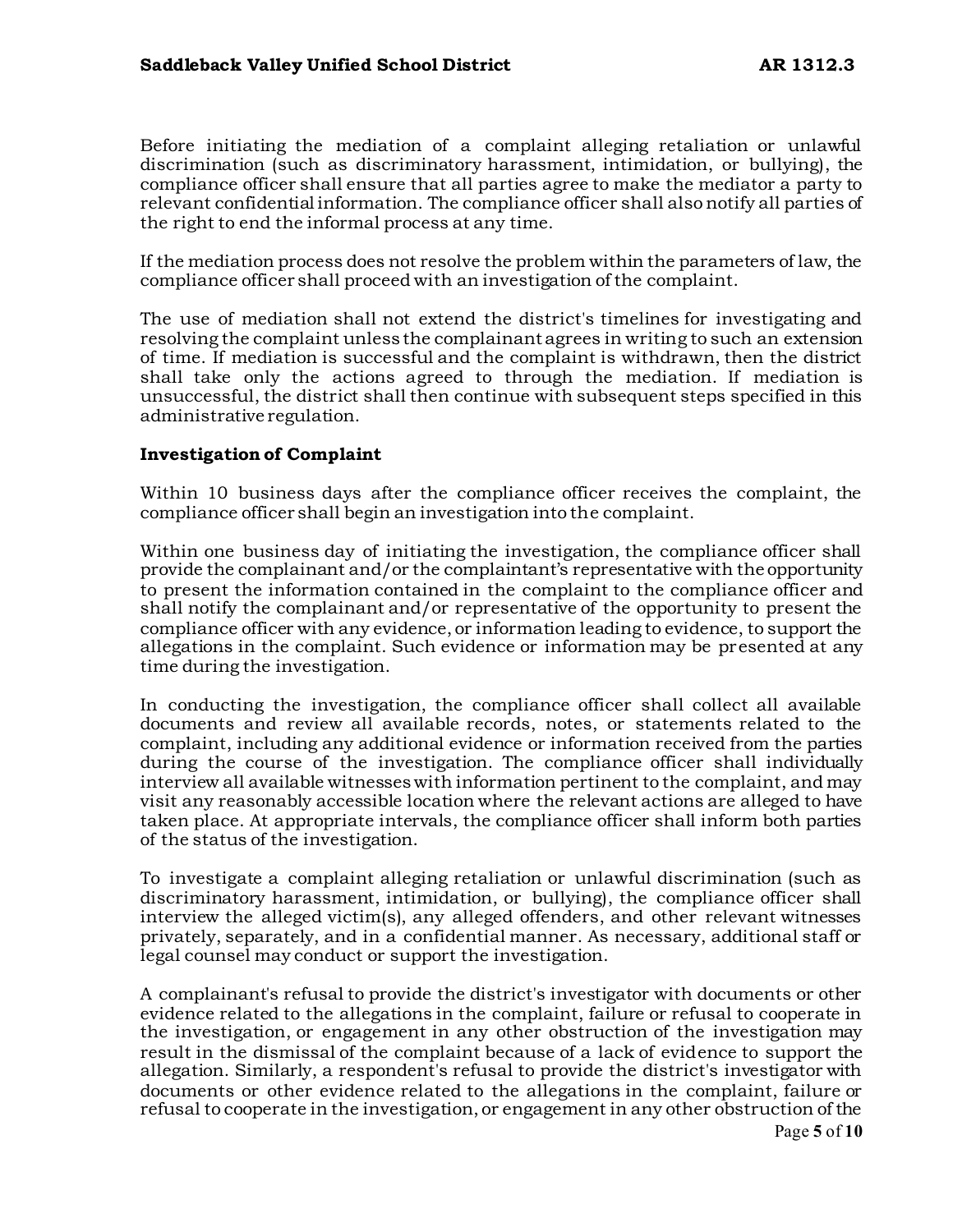investigation may result in a finding, based on evidence collected, that a violation has occurred and in the imposition of a remedy in favor of the complainant. (5 CCR 4631)

In accordance with law, the district shall provide the investigator with access to records and other information related to the allegation in the complaint and shall not in any way obstruct the investigation. Failure or refusal of the district to cooperate in the investigation may result in a finding based on evidence collected that a violation has occurred and in the imposition of a remedy in favor of the complainant. (5 CCR 4631)

# **Timeline for Investigation Report**

Unless extended by written agreement with the complainant, the investigation report shall be sent to the complainant within 60 calendar days of the district's receipt of the complaint. Within 30 calendar days of receiving the complaint, the compliance officer shall prepare and send to the complainant a written report, as described in the section "Investigation Report" below. If the complainant is dissatisfied with the compliance officer's decision, the complainant may, within five business days, file the complaint in writing with the Board.

The Board may consider the matter at its next regular Board meeting or at a special Board meeting convened in order to meet the 60-day time limit within which the complaint must be answered. When required by law, the matter shall be considered in closed session. The Board may decide not to hear the complaint, in which case the compliance officer's decision shall be final.

If the Board hears the complaint, the compliance officer shall send the Board's decision to the complainant within 60 calendar days of the district's initial receipt of the complaint or within the time period that has been specified in a written agreement with the complainant. (5 CCR 4631)

For any complaint alleging unlawful discrimination (such as discriminatory harassment, intimidation, and bullying), the respondent shall be informed of any extension of the timeline agreed to by the complainant, shall be sent the district's investigation report and, in the same manner as the complainant, may file a complaint with the Board if dissatisfied with the decision.

# **Investigation Report**

For all complaints, the district's investigation report shall include: (5 CCR 4631)

- 1. The findings of fact based on the evidence gathered
- 2. A conclusion providing a clear determination for each allegation as to whether the district is in compliance with the relevant law
- 3. Corrective action(s) whenever the district finds merit in the complaint including, when required by law, a remedy to all affected students and parents/guardians and, for a student fees complaint, a remedy that complies with Education Code 49013 and 5 CCR 4600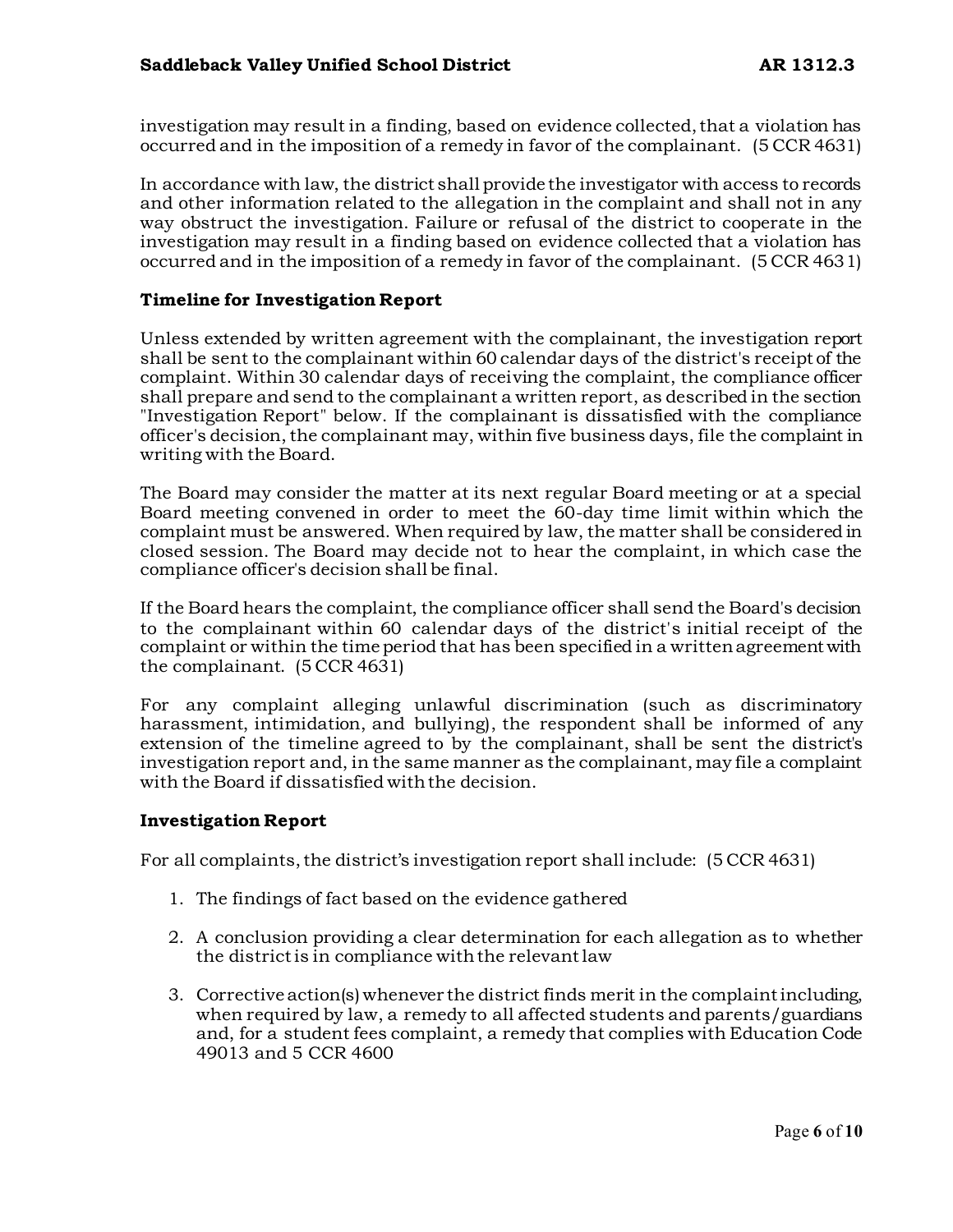- 4. Notice of the complainant's right to appeal the district's investigation report to CDE, except when the district has used the UCP process to address a complaint not specified in 5 CCR 4610
- 5. Procedures to be followed for initiating an appeal to CDE

The investigation report may also include follow-up procedures to prevent recurrence or retaliation and for reporting nay subsequent problems.

In consultation with district legal counsel, information about the relevant part of an investigation report may be communicated to a victim who is not the complainant and to other parties that may be involved in implementing the investigation report or are affected by the complaint, as long as the privacy of the parties is protected. In a complaint alleging unlawful discrimination (such as discriminatory harassment, intimidation, and bullying), notice of the investigation report to the alleged victim shall include information about any sanction to be imposed upon the respondent that relates directly to the alleged victim.

If the complaint involves a limited-English-proficient student or parent/guardian and the student involved is enrolled in a school at which 15 percent or more of the students speak a single primary language other than English, then the investigation report shall also be translated into that language pursuant to Education Code 48985. In all other instances, the district shall ensure meaningful access to all relevant information for parents/guardians with limited English proficiency.

For complaints alleging unlawful discrimination based on state law, (such as discriminatory harassment, intimidation, and bullying), the investigation report shall also include a notice to the complainant that:

- 1. The complainant may pursue available civil law remedies outside of the district's complaint procedures, including seeking assistance from mediation centers or public/private interest attorneys, 60 calendar days after the filing of an appeal with the CDE. (Education Code 262.3)
- 2. The 60 days moratorium does not apply to complaints seeking injunctive relief in state courts or to discrimination complaints based on federal law. (Education Code 262.3)
- 3. Complaints alleging discrimination based on race, color, national origin, sex, gender, disability, or age may also be filed with the U.S. Department of Education, Office for Civil Rights at www.ed.gov/ocr within 180 days of the alleged discrimination.

# **Corrective Actions**

When a complaint is found to have merit, the compliance officer shall adopt any appropriate corrective action permitted by law. Appropriate corrective actions that focus on the larger school or district environment may include, but are not limited to, actions to reinforce district policies; training for faculty, staff, and students; updates to school policies; or school climate surveys.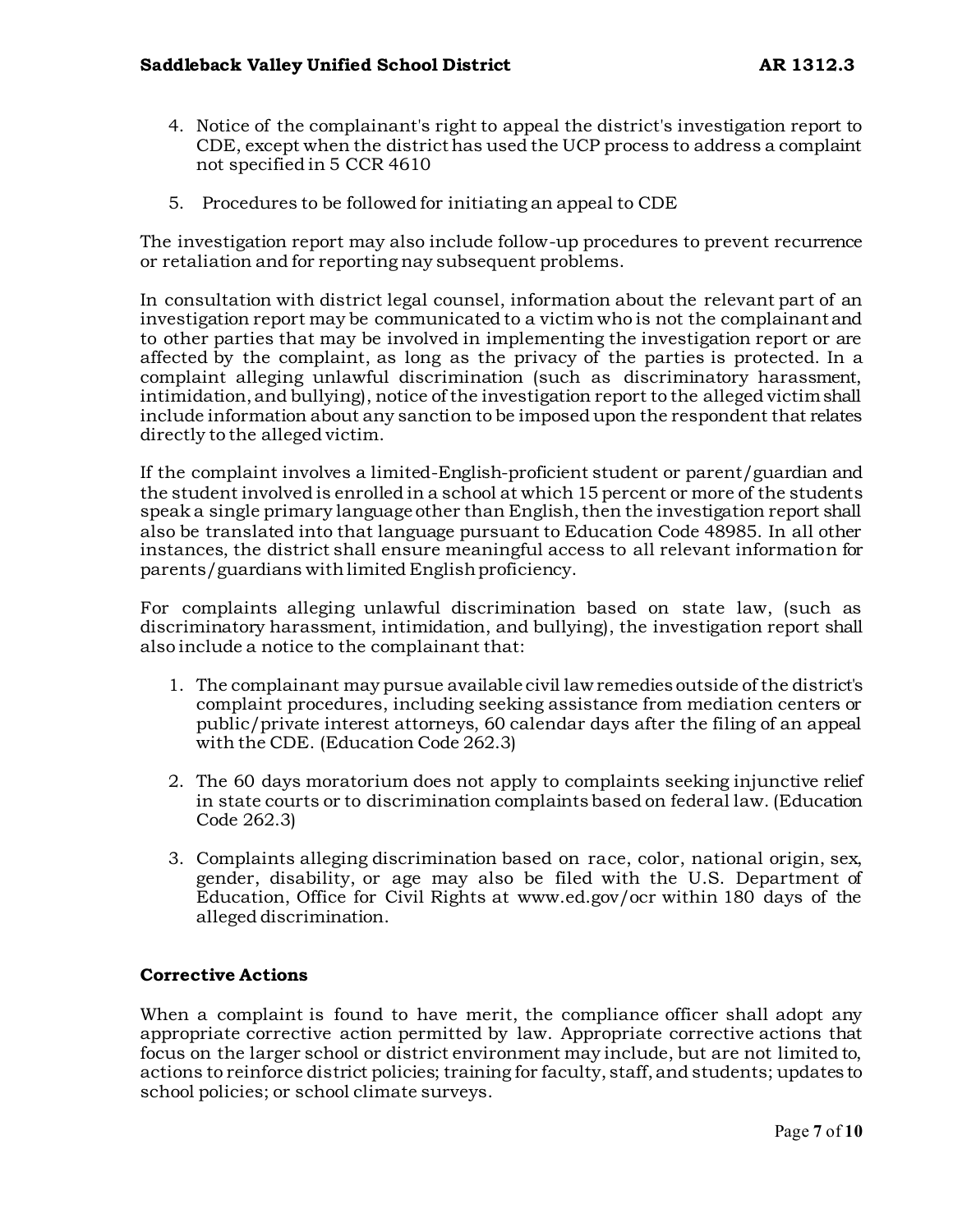For complaints involving retaliation or unlawful discrimination (such as discriminatory harassment, intimidation, or bullying), appropriate remedies that may be offered to the victim but not communicated to the respondent may include, but are not limited to, the following:

- 1. Counseling
- 2. Academic support
- 3. Health services
- 4. Assignment of an escort to allow the victim to move safely about campus
- 5. Information regarding available resources and how to report similar incidents or retaliation
- 6. Separation of the victim from any other individuals involved, provided the separation does not penalize the victim
- 7. Restorative justice
- 8. Follow-up inquiries to ensure that the conduct has stopped and there has been no retaliation

For complaints involving retaliation or unlawful discrimination (such as discriminatory harassment, intimidation, or bullying), appropriate corrective actions that focus on a student offender may include, but are not limited to, the following:

- 1. Transfer from a class or school as permitted by law
- 2. Parent/guardian conference
- 3. Education regarding the impact of the conduct on others
- 4. Positive behavior support
- 5. Referral to a student success team
- 6. Denial of participation in extracurricular or co-curricular activities or other privileges as permitted by law
- 7. Disciplinary action, such as suspension or expulsion, as permitted by law

When an employee is found to have committed retaliation or unlawful discrimination (such as discriminatory harassment, intimidation, or bullying), the district shall take appropriate disciplinary action, up to and including dismissal, in accordance with applicable law and collective bargaining agreement.

The district may also consider training and other interventions for the larger school community to ensure that students, staff, and parents/guardians understand the types of behavior that constitute unlawful discrimination, (such as discriminatory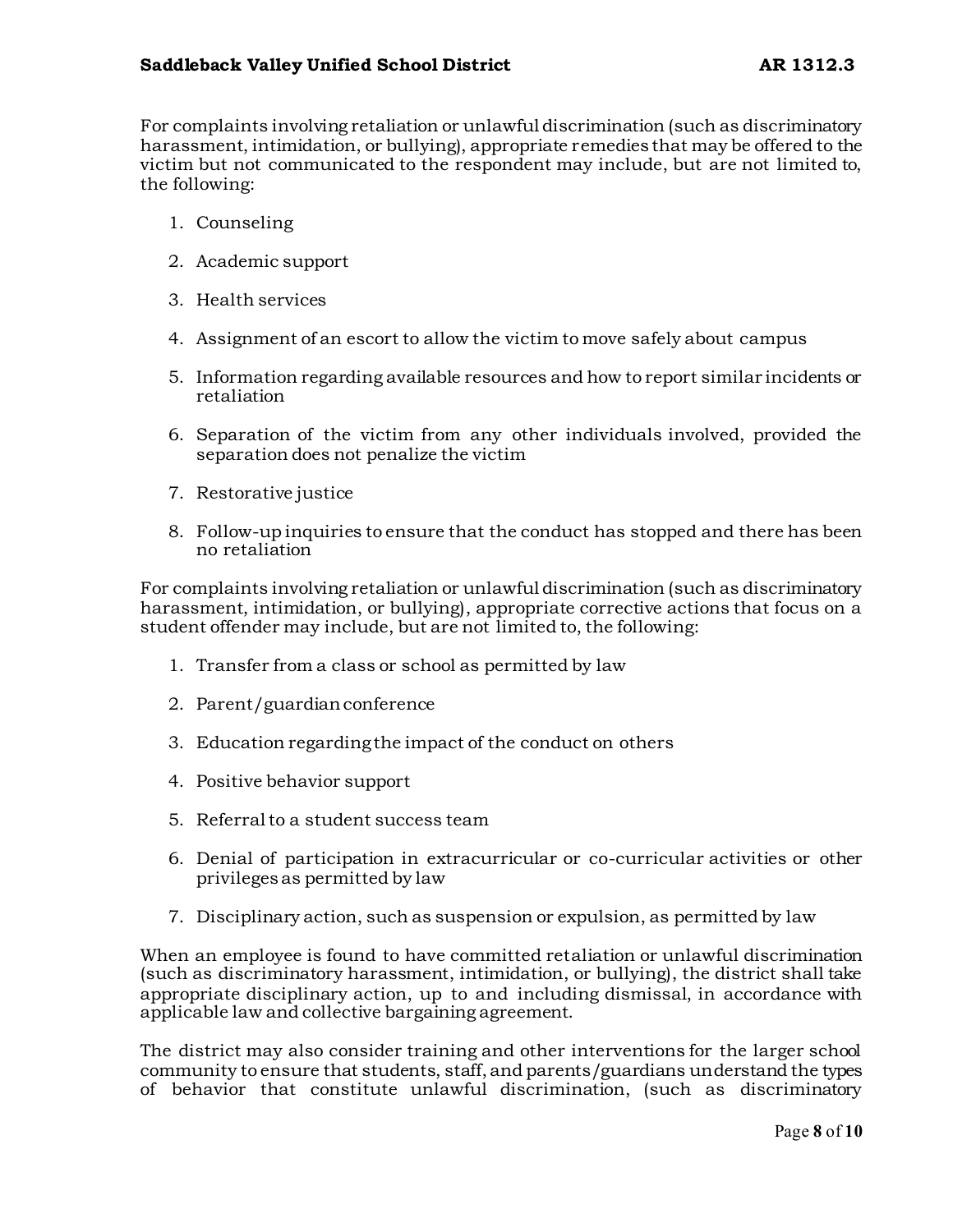harassment, intimidation, or bullying), that the district does not tolerate it, and how to report and respond to it.

When a complaint is found to have merit, an appropriate remedy shall be provided to the complainant or other affected person.

However, if a complaint alleging noncompliance with the laws regarding student fees, deposits, and other charges, physical education instructional minutes, courses without educational content, or any requirement related to the LCAP is found to have merit, the district shall provide a remedy to all affected students and parents/guardians subject to procedures established by regulation of the State Board of Education. (Education Code 49013, 51222, 51223, 52075)

For complaints alleging noncompliance with the laws regarding student fees, the district shall attempt in good faith, by engaging in reasonable efforts, to identify and fully reimburse all affected students and parents/guardians who paid the unlawful student fees within one year prior to the filing of the complaint. (Education Code 49013; 5 CCR 4600)

#### **Appeals to the California Department of Education**

Any complainant who is dissatisfied with the district's investigation report on a complaint regarding any specified federal or state education program subject to UCP may file an appeal in writing with CDE within 30 calendar days of receiving the district's investigation report. (5 CCR 4632)

The appeal shall be sent to CDE with a copy of the originally locally filed complaint and a copy of the district's investigation report for that complaint. The complainant shall specify and explain the basis for the appeal, including at least one of the following: (5 CCR 4632)

- 1. The district failed to follow its complaint procedures.
- 2. Relative to the allegations of the complaint, the district's investigation report lacks material findings of fact necessary to reach a conclusion of law.
- 3. The material findings of fact in the district's investigation report are not supported by substantial evidence.
- 4. The legal conclusion in the district's investigation report is inconsistent with the law.
- 5. In a case in which the district found noncompliance, the corrective actions fail to provide a proper remedy.

Upon notification by CDE that the district's investigation report has been appealed, the Superintendent or designee shall forward the following documents to CDE within 10 days of the date of notification: (5 CCR 4633)

- 1. A copy of the original complaint
- 2. A copy of the district's investigation report